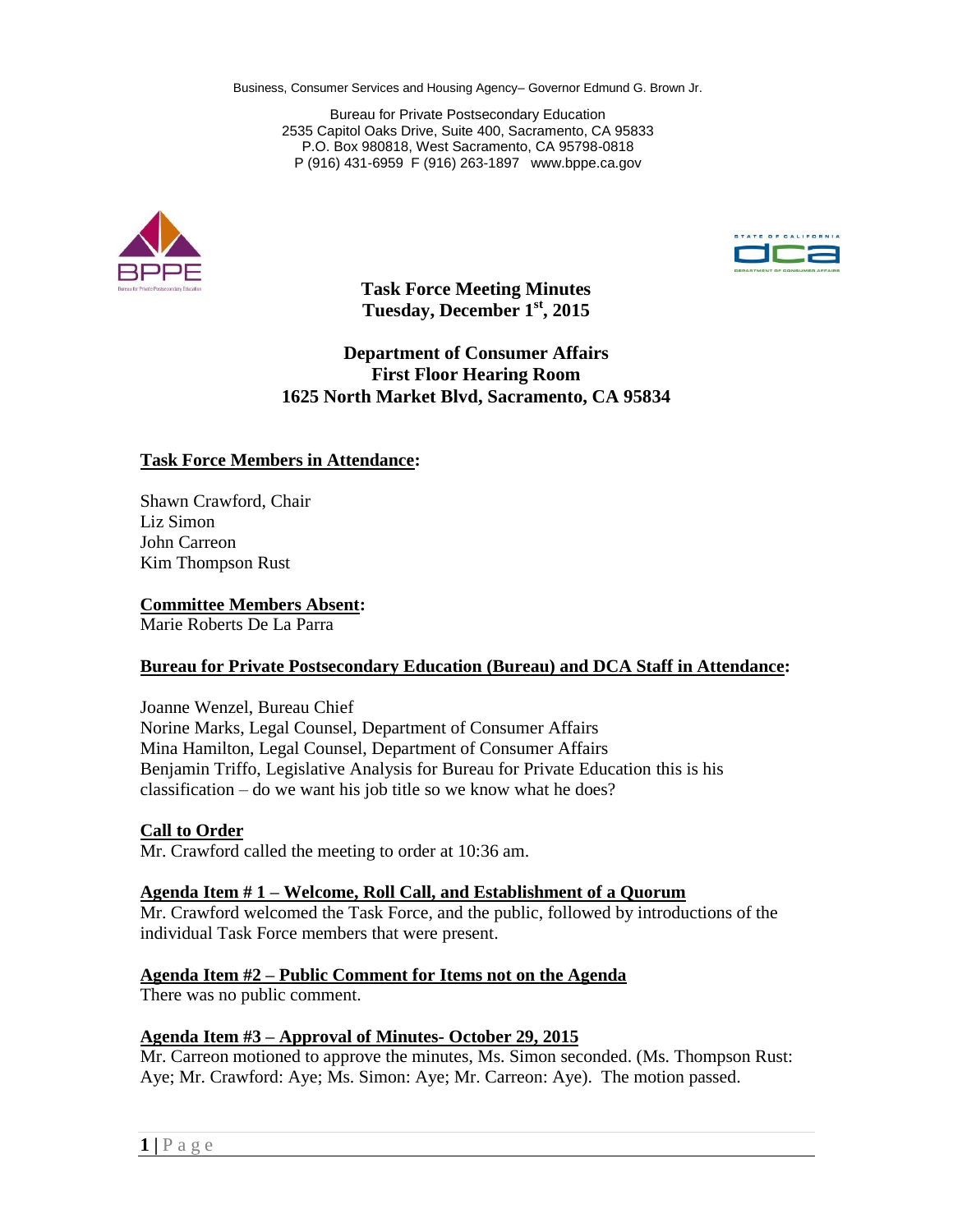# **Agenda Item #4 – Review and Modification of Task Force Draft Report, Mandated by California Education Code (CEC) section 94880.1**

Mr. Crawford began by stating that a thorough page-by-page turn may be the most effective way to review the draft report. The Task Force followed by having Ben Triffo from the Bureau review the report with them.

The Task Force began by reviewing the draft report's Executive Summary, in particular, the component addressing job openings and growth. Ms. Simon noted that it may be beneficial to provide specific statistics in this section.

The Task Force continued to review the report line-by-line when Mr. Crawford mentioned that it may be more beneficial to address substantive changes to the report, and provide grammar/word choice edits to Mr. Triffo at a later time. Norine Marks, DCA Legal Counsel, stated that substantive items that are agreed upon during this meeting can be edited and that there can be a delegation for a member(s) to provide a final review of the report and any edits for non-substantive items (e.g. grammatical) without the need for an additional Task Force meeting. Upon an approved motion (see approved motion below), Mr. Carreon and Ms. Simon will provide this final review and editing of the report.

Mr. Carreon asked if there is any intent language for Senate Bill 1247 that can be provided in the Executive Summary that speaks on why the bill was drafted and developed. Mr. Triffo stated that he was not aware of any intent language; however, there are various bill analyses that have been conducted. Mr. Crawford recommended that SB 1247 be included in the appendices.

While reviewing the Disclosures section of the Executive Summary, the Task Force recommended that "time commitment" be added to the recommendations surrounding program rigor. It was also recommended that there be a page reference to where in the report there is additional information on each Task Force recommendation. The Task Force also pointed out that in regards to "career guidance services" there should be a mention of institution and student expectations.

The next portion of the Executive Summary that was reviewed was the Reporting of Student Outcomes. While reviewing this section of the report, the Task Force recommended adding additional information to recommendation four, in particular, details around the use of Base Wage File data. While details are available later in the report, it was noted that additional context may provide more clarity.

Next the Task Force moved to the State Steps component of the Executive Summary. The Task Force began by reviewing the language in recommendation six. They noted that the term "shift the burden of responsibility" should be replaced with language speaking to industry validation.

While continuing the review of the State Steps section of the Executive Summary, the Task Force moved to recommendation seven which discusses outreach efforts. The Task Force recommended additional context around this recommendation, including what these outreach efforts may look like in action. Ms. Thompson-Rust recommended that there be an additional recommendation that speaks directly to partnering with Community Colleges in regards to temporary locations for High Technology Programs. Mr. Triffo recommended that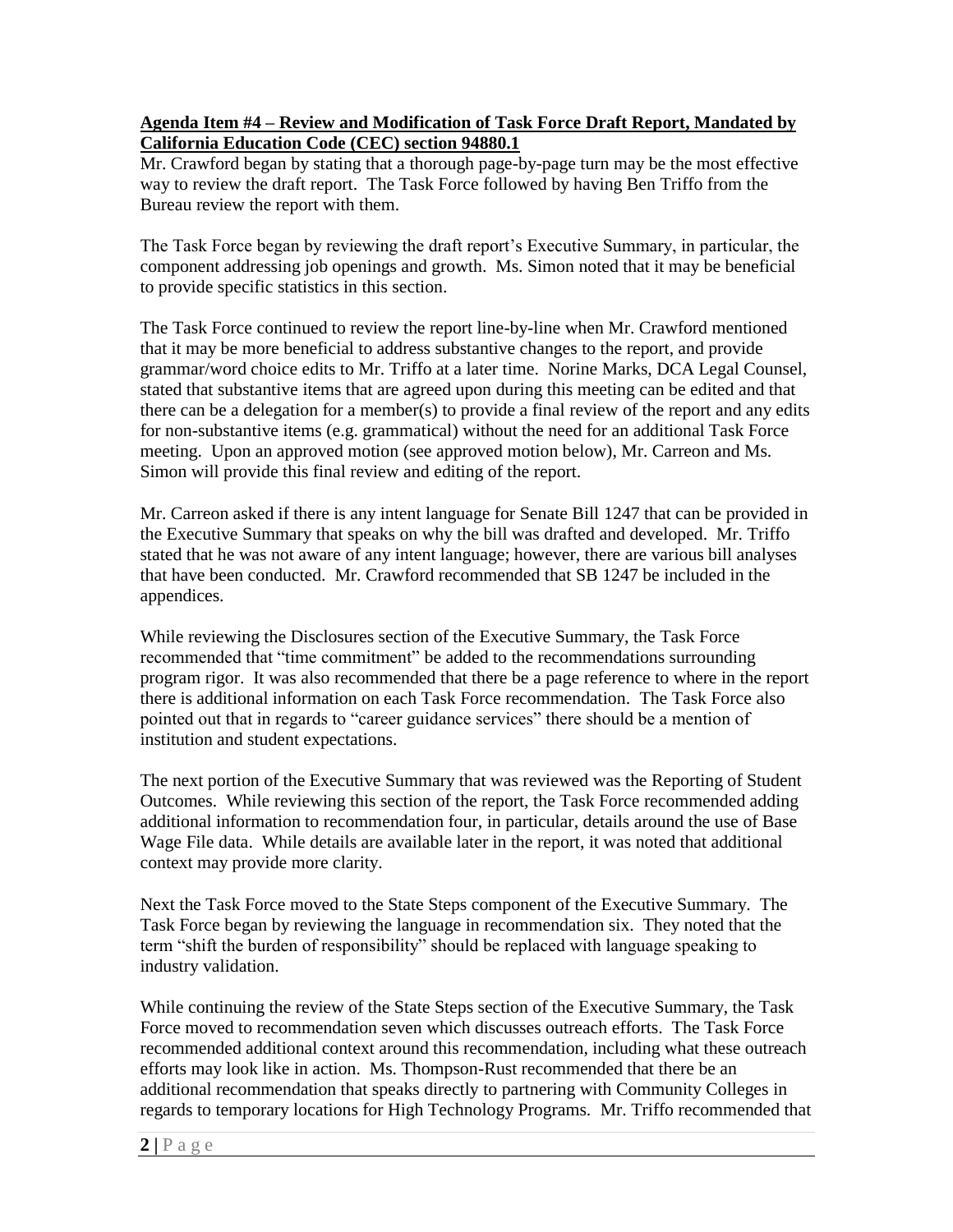the Task Force draft the language for recommendation eight during the meeting so there are no discrepancies with the final draft of the report. Accordingly, the Task Force drafted language for recommendation eight, as well as revised recommendation seven.

After finishing their review of the Executive Summary, the Task Force began to review the remainder of the report. Mr. Carreon and Mr. Crawford both made recommendations for the section titled Student Complaints. It was noted that there were not just negative comments, but positive remarks as it pertained to High Technology Programs as well. It was recommended that this section should be reshaped to represent all student perspectives.

The Task Force also recommended modifying the Guest Speakers section of the report; in particular, revising comments regarding potential guest speakers from various governmental offices that did not end up speaking to the Task Force.

Ms. Simon and Mr. Carreon recommended that the Summary of Institution Testimony in the Disclosures section of the report should be revised to read more as a narrative, with an emphasis on the admissions process being selective.

The Task Force also noted that in the second section titled Student Complaints that there be notation that complaints were reviewed from both approved and unapproved institutions.

Next, the Task Force reviewed the Reporting of Student Outcomes section of the report. In regards to the Summary of Institution Summary and Graduate Testimony sections, minor word changes were recommended along with some revising of language.

While reviewing testimony from Mr. Patrick Perry, Senior Research Associate at West Ed, in regards to the program Salary Surfer, the Task Force asked that there be mention of what sources of income the program uses. In particular, they requested that it be stated that all reported earnings are included in the methodology, and to remove mention of using wages that were earned in a field related to the student's area of study.

The Task Force continued with their review of the draft report, and began to look at the Summary of Bureau Testimony section. Ms. Simon noted that the summary speaks to what the backlog period is for the Quality of Education (QEU) review, but there is no note on the backlog of initial applications. The Task Force agreed that this information would be beneficial, along with information regarding the results of Licensing Workshops that the Bureau has been conducting.

Continuing through the report, the Task Force began to look at the recommendations that fell underneath the State Steps category. In particular, the Task Force reviewed recommendations surrounding the use of a Program Advisory Board and Evaluator Reports to supplement the QEU review. The Task Force ultimately settled on a recommendation that uses Evaluator Reports in conjunction with the approval to operate application, and a Program Advisory Board that is used as an ongoing quality assurance mechanism.

The Task Force finished their review of the report content, and next reviewed the appendices and attached documents. There were minor recommendations and edits made to these documents, the greatest change being the elimination of one sample Evaluator Report.